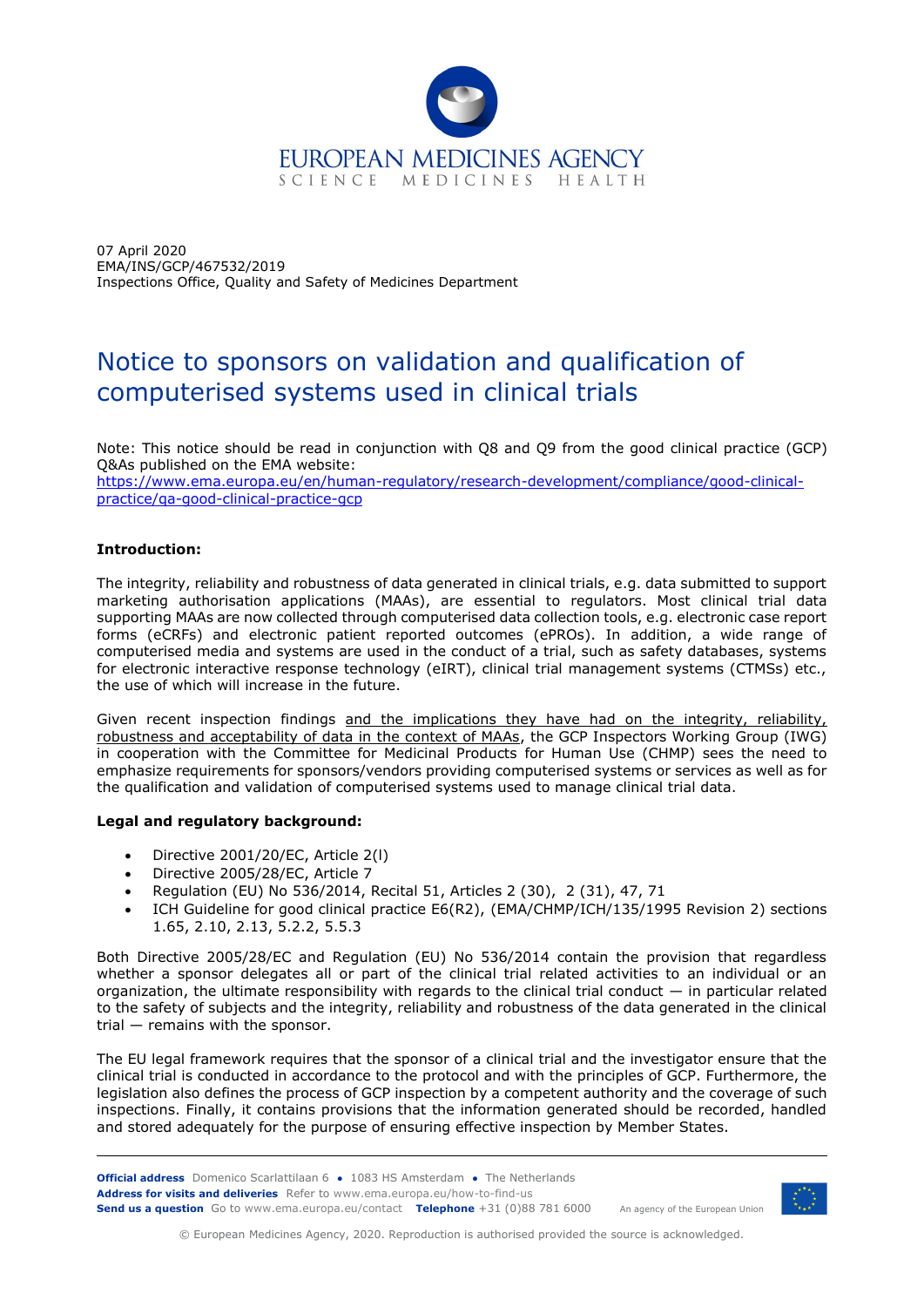# **Validation and qualification of computerised systems:**

ICH E6(R2) requires that sponsors operating computerised trial data handling or computerised data systems, amongst others, shall validate these systems, maintain an audit trail for initial entry of data and any subsequent changes, maintain a security system to protect against unauthorized access and maintain a list of the individuals authorized to create, access, modify or delete data. Sponsors should set up these computerised systems in such a way that the blinding of clinical trials, when applicable, is maintained (ICH E6(R2), section 5.5.3). In addition, ICH E6(R2) requires that "systems with procedures that assure the quality of every aspect of the trials should be implemented" (section 2.13) and that "all clinical trial information should be recorded, handled and stored in a way that allows its accurate reporting, interpretation and verification" (section 2.10).

#### **Data integrity, reliability and robustness will depend on the design and the validation status of the computerised systems used. Failure to document and therefore demonstrate the validated state of a computerised system is likely to pose a risk to data integrity, reliability and robustness, which depending on the criticality of the affected data may result in a recommendation from the GCP inspectors to the CHMP not to use the data within the context of an MAA.**

The term qualification is used in this notice to describe verification of system functionality. The term validation is used to describe the process of establishing and documenting that the specified requirements of a computerised system can be consistently fulfilled from design until decommissioning of the system or transition to a new system (ICH E6(R2), section 1.65), i.e. it operates to defined specifications and defined procedures (SOPs) by a trained user.

## Lack of documentation (or access to documentation) of qualification activities:

Recent inspection findings relating to the qualification and validation of computerised systems are of concern, as some sponsors have not been able to provide adequate documentation of the required qualification and validation activities for computerised data collection tools/software during inspections. Computerised systems used in clinical trials can be built by the sponsor but are more typically purchased from a vendor either under a license to use software or as part of a service purchased, which could also include e.g. trial specific builds, hosting of trial data, etc. Qualification activities would consequently be performed by the vendor, by the sponsor or by shared efforts.

#### **The sponsor is ultimately responsible for the validation of the computerised system and for providing adequate documented evidence on the validation process. Sponsors shall be able to provide the GCP inspectors of the EU/EEA authorities with access to the requested documentation regarding the qualification and validation of computerised**

**systems irrespective of who performed these activities.**  The sponsor may rely on qualification documentation provided by the vendor, if the qualification activities performed by the vendor have been assessed as adequate. However, the sponsor may also have to perform additional qualification (and validation) activities based on a documented risk assessment. The conditions for a sponsor to rely on a vendor's qualification documentation are described in Q&A # 9 on

expectations regarding qualification documentation published on the EMA website:

[https://www.ema.europa.eu/en/human-regulatory/research-development/compliance/good-clinical](https://www.ema.europa.eu/en/human-regulatory/research-development/compliance/good-clinical-practice/qa-good-clinical-practice-gcp)[practice/qa-good-clinical-practice-gcp](https://www.ema.europa.eu/en/human-regulatory/research-development/compliance/good-clinical-practice/qa-good-clinical-practice-gcp)

If the sponsor choses to perform its own full qualification of a system purchased from a vendor, the sponsor should ensure access to the vendor's system requirement specifications to perform its own appropriate qualification of the system. This is necessary, because otherwise the sponsor would not know all the built-in system functionalities and would consequently risk unknown functionalities/actions with unknown impact on their data. Considering the relevant version and configuration of a system, qualification and validation activities should be performed on the basis of all the requirement specifications the system was initially built on and any updates.

## Insufficient contractual arrangements:

Clear, written agreements should be in place to document any arrangements between the sponsor and the vendor with regards to qualification and validation. The sponsor remains responsible for ensuring that the conduct of the trial and the final data and data that are submitted to support an MAA comply with relevant legislation.